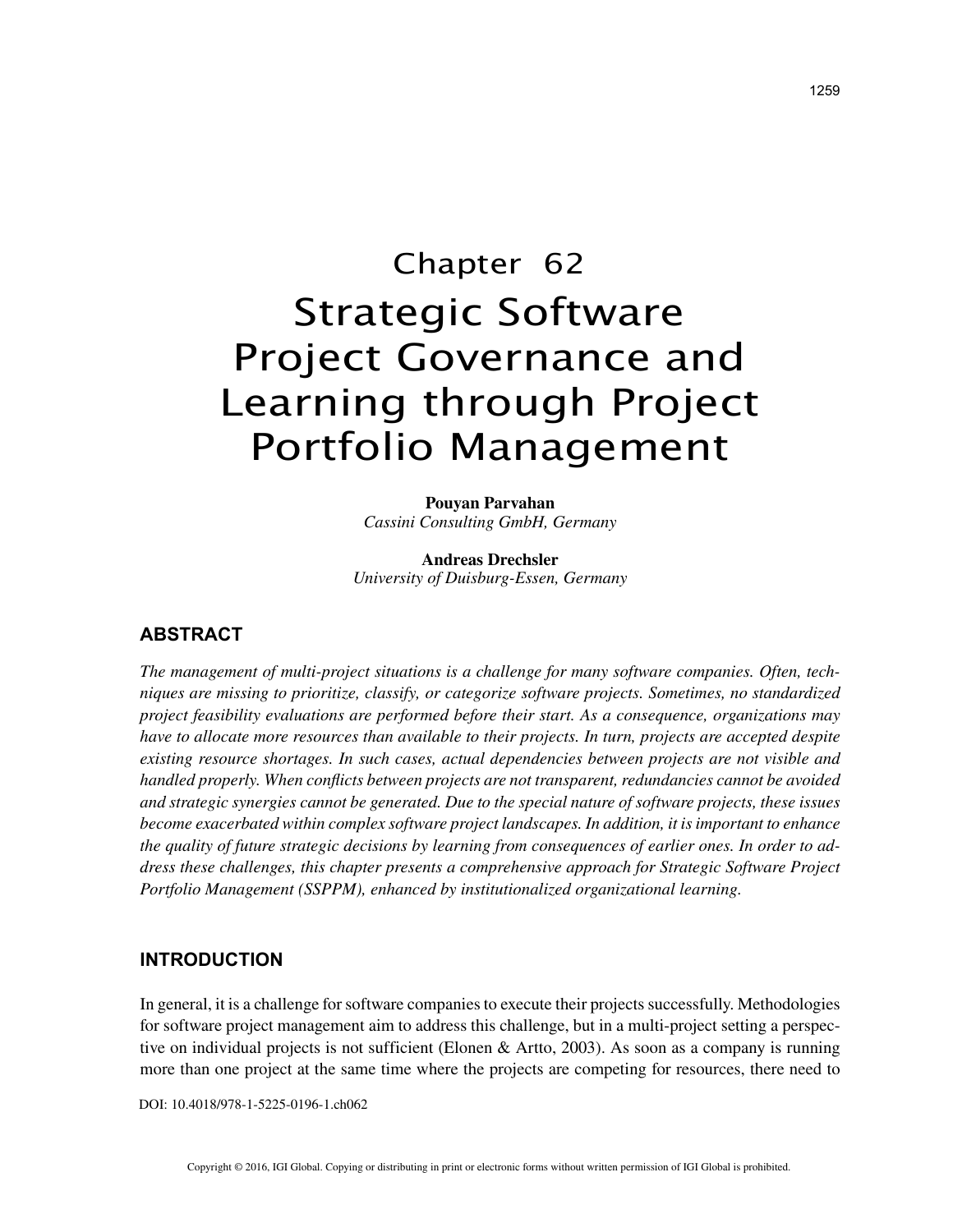#### *Strategic Software Project Governance and Learning through Project Portfolio Management*

be cross-project or multi-project coordination and management on a level beyond the individual project (Buchwald & Urbach, 2012). There, the management of dependencies between individual projects, business related project priorities, and the allocation of organizational resources to projects takes place. If there is no such management instance, the general complexity to handle various projects in an organization can rise in an exponential way, leading to an even further increase of resource need and hence, less effectiveness. Software projects provide additional challenges because of the software product itself: it is abstract, its technology and also its customer requirements are changing in a rapid way, and even the development of small software products can become a complex venture with thousand lines of code which are in relation to each other. While the underlying technology develops over time, there is nothing to indicate that these managerial challenges will become a lesser issue for software companies in the future. Hence, it appears useful to institutionalize organizational learning on a strategic level, in order to have past consequences and experiences inform future strategic decisions about managing the software project landscape.

Here, strategic software project portfolio management (SSPPM) allows the management of software companies to structure their software project landscape and create an optimized project portfolio which consists of projects with maximum profitability, allows an optimized resource allocation, and thus, contributes to the success of the company (Levine, 2005). Project portfolio management is complementary to project management and fills the aforementioned management gap between individual projects in the context of an organization. Thus, it allows strategic project governance in the sense to start projects, terminate them, or place them on hold, based on a structured and transparent decision process, involving all relevant stakeholders. However, the emphasis in the literature is on the decision and governance processes in the present. The future perspective – which is addressed through organizational learning – receives less attention. Against this backdrop, this chapter proposes a comprehensive approach for project portfolio management for strategic governance of a multitude of software projects, enhanced by the integration of institutionalized organizational learning. While the approach may be applicable to project portfolio management in general, software projects are chosen as the scope for three reasons. First, according to the regular CHAOS reports (The Standish Group, 2013), IT and software project management today is still facing many challenges and may thus especially benefit from a strategic learning perspective. Second, as shown below, software projects are often of a high complexity and volatility, and thus offer rich grounds for organizational learning. And third, a deliberate limitation to a specific application context allows a focused evaluation later on.

In the first section, the dependency between software projects, programs, and project portfolios are described in greater detail. Afterwards the challenges of managing a complex landscape of software projects are highlighted and how project portfolio management on a strategic level and specifically tailored to software projects can remedy them. Then, based on these foundations, a methodology for strategic software project portfolio management (SSPPM) for software projects is proposed. The different stages of SSPPM are visualized at first and described from a process-related perspective. Afterwards, the organizational perspective of SSPPM in form of roles and responsibilities is discussed. In the next section it is shown that SSPPM in its current form lacks mechanisms that foster organizational learning and enhancements of the SSPPM methodology are proposed. The second-to-last section gives an outlook towards further research in terms of the application of the proposed methodology. The final section summarizes the SSPPM approach presented.